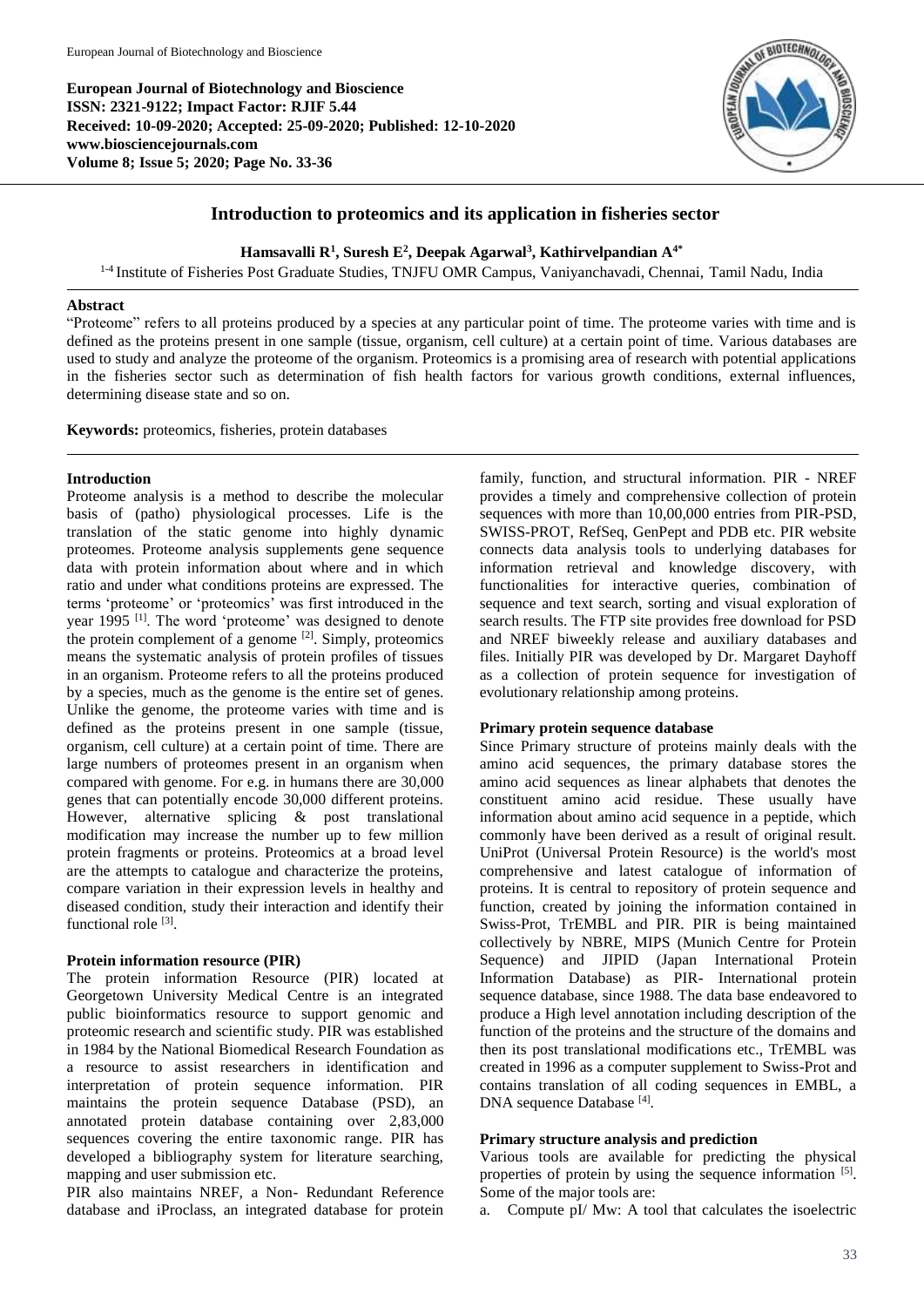point & molecular weight of an input sequence. The sequence input can be in the FASTA format, the output is the pI and molecular weight for the entire length of the protein sequence.

- b. Peptide Mass: Cleaves one or more protein sequences from the SWISS - PROT and / or TrEMBL databases or a user - entered protein sequence with a chosen enzyme and computes the masses of the generated peptides. Also returns theoretical isoelectric point and mass values for the protein of interest.
- c. Saps (Statistical Analysis of Protein Sequence): A tool to evaluate a wide variety of protein sequence properties by using statistical criteria. The output usually contains file name, sequence printout, compositional analysis, Charge distributional analysis, distribution of other amino acid types, Repetitive structures, multiplets, periodicity analysis, spacing analysis.
- d. Prot Param: Tool which allows the computation of various physical and chemical parameters for a given protein stored in SWISS PROT or TrEMBL or user sequences.
- e. Prot Scale: Used to calculate the hydrophobicity of protein. drawhca can be used to draw HCA (Hydrophobic cluster Analysis) plot of a protein sequence.
- f. Pest and Pest Find: Proteins with intracellular half-lives of less than two hours are found to contain region rich in proline, glutamic acid, serine and threonine (PEST), these are called PEST region. PEST identifies possible PEST region in a submitted probe using the molecular fraction of the P, E, S, T components and the hydrophobicity index of the region. PEST find is a computer program used to determine whether a protein contains a PEST region.
- g. Coils: Is a program that compares a sequence to a database of known parallel two stranded coiled-coils and derives a similarity score.
- h. Paircoil: Predicts the location of coiled-coil region is amino acid sequences.
- i. Multi coil Program: Predicts the location of coiled coil region in amino acid sequences and classifies the prediction as dimeric or trimeric. This method is based on the pair coil algorithm.

## **Secondary protein databases**

Secondary databases are called secondary because not only that they talk about the secondary structure but also they contain the results of analysis of the sequences in primary sources. They are also called as pattern databases. Very often the sequence of an unknown protein is too distantly related to any of the known sequence but it can be identified by the occurrence of a particular cluster a secondary structure elements (e.g.  $\alpha$ -β- $\alpha$  or β- $\alpha$ -β) that is commonly called as a motif. An amino acid sequence in a protein is divided into conserved and variable region. Secondary protein databases are classified into three type mainly single motif, multiple motif, full domain alignment which are used for construction of the data bases [6].

# **Technologies used in proteomic study**

1. 2D Gel electrophoresis: It is a method for the separation and identification of proteins in a sample by displacement in 2-Dimension.

- 2. ISOTOPE Coded Affinity Tags (ICAT): It is an alternative to SDS - PAGE using ICAT, relative protein abundance can be compared between two samples.
- 3. MASS–Spectroscopy: It can be used for protein identification. It separates proteins according to their mass to charge (m/z) ratios the process of ionization can be done by techniques like MALDI (Matrix assisted laser desorption / ionization) and ESI (electrospray ionization). Tandem Mass spectrometry (MS /MS) analyses and Peptide Mass Fingerprinting (PMF) are some other techniques

## **Specialized protein databases**

- 1. Enzyme databases: Brenda database analysis enzyme properties, LIGAND database analysis enzyme reaction, EMP for studying enzymes metabolic pathway.
- 2. Two: Dimensional gel electrophoresis data databases they are available at Expasy, like MultiIdent, Pep MAPPER, and PROWL etc.
- 3. Mass spectrometry protein databases: Ms-Fit, Ms-Tag, Ms-Seg, Ms-pattern, Ms-Bridge, Ms-Digest, Ms-Product, Ms-comp etc. Mascot is very popular tool used to analyze the MS data
- 4. Proteome databases: The proteome analysis databases has been set up to provide comprehensive statistical and comparative analyses of the predicted proteomes of fully sequenced organisms like YPD (yeast protein data base)
- 5. Merops: Merops database provides set of files called Famcards and clan cards, describing the individual families and clans
- 6. GPCR Db: This is a database of sequences and other data relevant to the biology of G- protein coupled receptors (GPCRs).
- 7. Databases for prediction of post-translational Modification (PSORT): Used for prediction of protein sorting signal and localization sites signal IP for prediction of signal peptide cleavage sites others includes chlorop, Targets, Mitoprot II, Predotar, NetOGlyc, Netphos, Find Mod etc.

# **EST sequences databases**

An expressed sequence tag (EST) is a short sequence of DNA taken from a DNA copy of mRNA. The EST is complementary to the m-RNA and can be used to identify genes corresponding to mRNA, ESTs are very useful for the construction of physical map of genome. Mendel - ESTs is EST data base created to apply controlled annotation to plants ESTs. Mendel - ESTs is primarily a database of plant ESTs, which have been compared to Mendel - GFDb, completely sequenced genomes and domain databases. This approach associates ESTs with individual sequences and the controlled annotation of gene families and protein domains [7] .

The COGEME phytopathogenic fungi and Oomycetes EST database contains expressed sequence tags (ESTs) from eleven species of fungi & two Oomycetes specie [8]. In order to reduce sequence redundancy, ESTs representing the same gene were joined together in to a single contig or unisequence. Unisequences have been annotated based on similarity to known sequences and assigned to a functional classification group. It uses BLAST Algorithms.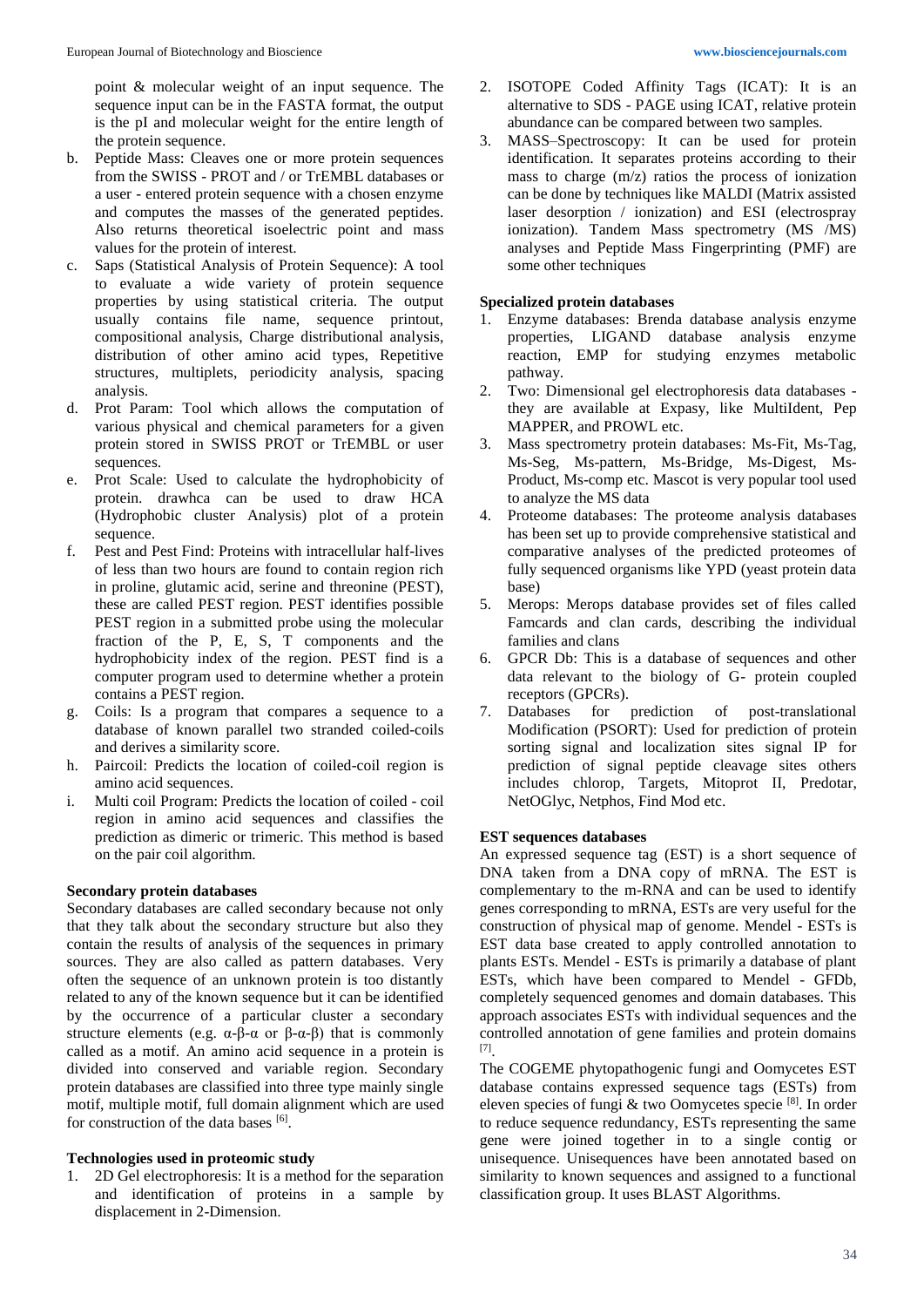#### **Application of proteomics in fisheries sector**

- a. Proteome analysis can be highly focused in the investigation of specific protein complexes or concerned with profiling and comparisons of multiple constituents, with a view to relating the composition of the proteome to factors such as growth conditions, external influences, disease state, and so on. It can assist in the confirmation of DNA open reading frames, in the characterization of knockout mutants and in the validation of drug and vaccine targets discovery [1].
- b. Proteome maps are also useful reference points for future studies on temporal or spatial protein synthesis in identifying sex-<br>or stage-specific proteins. identifying sex- or stage-specific proteins, excretory/secretory proteins and quantifying stress responses [9]. Proteomics offers a major new approach to drug and vaccine discovery.
- c. Proteomics is used for the differential characterization of commercially important species of fish at the molecular level, e.g. the proteomics technology has been applied for the first time to achieve differential characterization of the sarcoplasmic protein fraction of fish species. The identification of species-specific proteins was carried out by combining proteomic tools such as Matrix Assisted Laser-Desorption/ Ionization Time of Flight-Mass Spectrometry (MALDI-TOF-MS) and nasospray-ion trap-MS (nESI-IT-MS) with electrophoretic techniques [10].
- d. Proteomics technology would help in fisheries for identification of serum/plasma proteins that might be involved in the constitutive resistance to infections, characterization of fish sarcoplasmic polypeptides/ muscle protein for species identification, biochemical analysis of cross-reactive antigens, understanding the molecular pathogenesis and the genetics of disease resistance [11] .
- e. Proteomics studies will be helpful for identification of proteins responsible for commercially important traits such as natural resistance to infections, faster growth rate, etc. This might help in identification of proteins and development of transgenic fishes with such important traits. Such studies may provide clues and aid in the development of immunodiagnostics and vaccines in the long run [1].
- f. Fish Proteomics and Fish Protein Databases (FPD) might help in better understanding of phylogenetic position, ecological habitat, molecular pathogenesis, development of markers for marker-assisted selection and breeding, species/strain identification and raciation studies that will be useful for fish biodiversity assessment and conservation<sup>[1]</sup>.
- g. Species Authentication Specific protein biomarkers are detectable with MALDI-TOF MS which could discriminate among several commercially important fish species such as those belonging to Gadidae and Pleuronectiformes<sup>[12]</sup>.
- h. Identification and Characterization of Allergens Allergic reactions to seafood affect a significant part of the population: about 0.5% of young adults are allergic to shrimp [13]. Seafood allergies are caused by an immunoglobulin E-mediated response to particular proteins, including structural proteins such as tropomyosin [14]. Proteomics provide a highly versatile toolkit to identify and characterize allergens [15].
- i. Proteomic approaches in fish meat quality research –

Few researchers have undertaken proteome research related to fish/seafood color attributes, although various pre-harvest and post-harvest factors could influence muscle food quality of fish and seafood  $[16]$ .

#### **Conclusion**

Fisheries and aquaculture are important food production sectors which contribute to food and nutritional security. In the last decade, proteomic technologies have been increasingly used in fish biology research [17]. Proteomics has been applied primarily to investigate the physiology, nutrition, health, quality and food safety, development biology and the impact of contaminants in fish model organisms, such as zebrafish (Danio rerio), as well as in some commercial species produced in aquaculture, mainly salmonids and cyprinids. However, the lack of previous genetic information on most fish species has been a major drawback for a more general application of the different proteomic technologies which currently available [18].

#### **References**

- 1. Wilkins MR, Sanchez JC, Gooley AA, Appel RD, Humphrey-Smith I, Hochstrasser DF, *et al.* Biotechnol. Gene. Eng. Rev. 1995; 13:19.
- 2. Mohanty S, Mohanty S, Panwar RS. Proteomics & its Potential Application in Fisheries Sector. Fishing Chimes, 2005, 2(6).
- 3. Wilkins MR, Williams KL, Apple RD, Hochstrasser DF. Proteome Research: New Frontiers in Functional Genomics. Springer, Berlin, 1997; 1-243.
- 4. Barker WC, Garavelli JS, Huang H, Mc Garvey PB, Orcutt BC, Srinivasarao GY, *et al.* The protein information resource (PIR). Nucleic acids research. 2000; 28(1):41-44.
- 5. Eidhammer I, Jonassen I, Taylor WR. Protein Bioinformatics: An algorithmic approach to sequence and structure analysis*.* Chichester: Wiley. 2004, 1.
- 6. Rost B. Protein secondary structure prediction continues to rise. Journal of structural biology. 2001; 134(2-3):204-218.
- 7. Picoult-Newberg L, Ideker TE, Pohl MG, Taylor SL, Donaldson MA, Nickerson DA, *et al.* Mining SNPs from EST databases. Genome Research, 1999; 9(2):167-174.
- 8. Xu J, Linning R, Fellers J, Dickinson M, Zhu W, Antonov I, *et al.* Gene discovery in EST sequences from the wheat leaf rust fungus Puccinia triticina sexual spores, asexual spores and haustoria, compared to other rust and corn smut fungi. BMC genomics. 2011; 12(1):161.
- 9. Barrett JR, Jefferies JR, Brophy PM. Parasitol. Today. 2000; 16:4000.
- 10. Pineiro C, Vazquez J, Marina AI, Barros-Velazquez J, Gallado JM. Electrophoresis. 2001; 22:1545.
- 11. Verrez-Bagnis V, Ladrat C, Morzel M, Noel J, Fleurence J. Electrophoresis. 2001; 22:1539.
- 12. Mazzeo MF, Giulio BD, Guerriero G, Ciarcia G, Malorni A, Russo GL, *et al.* Fish authentication by MALDI-TOF mass spectrometry. Journal of agricultural and food chemistry. 2008; 56(23):11071-6.
- 13. Woods RK, Thien F, Raven J, Walters EH, Abramson M. Prevalence of food allergies in young adults and their relationship to asthma, nasal allergies, and eczema. Annals of Allergy, Asthma and